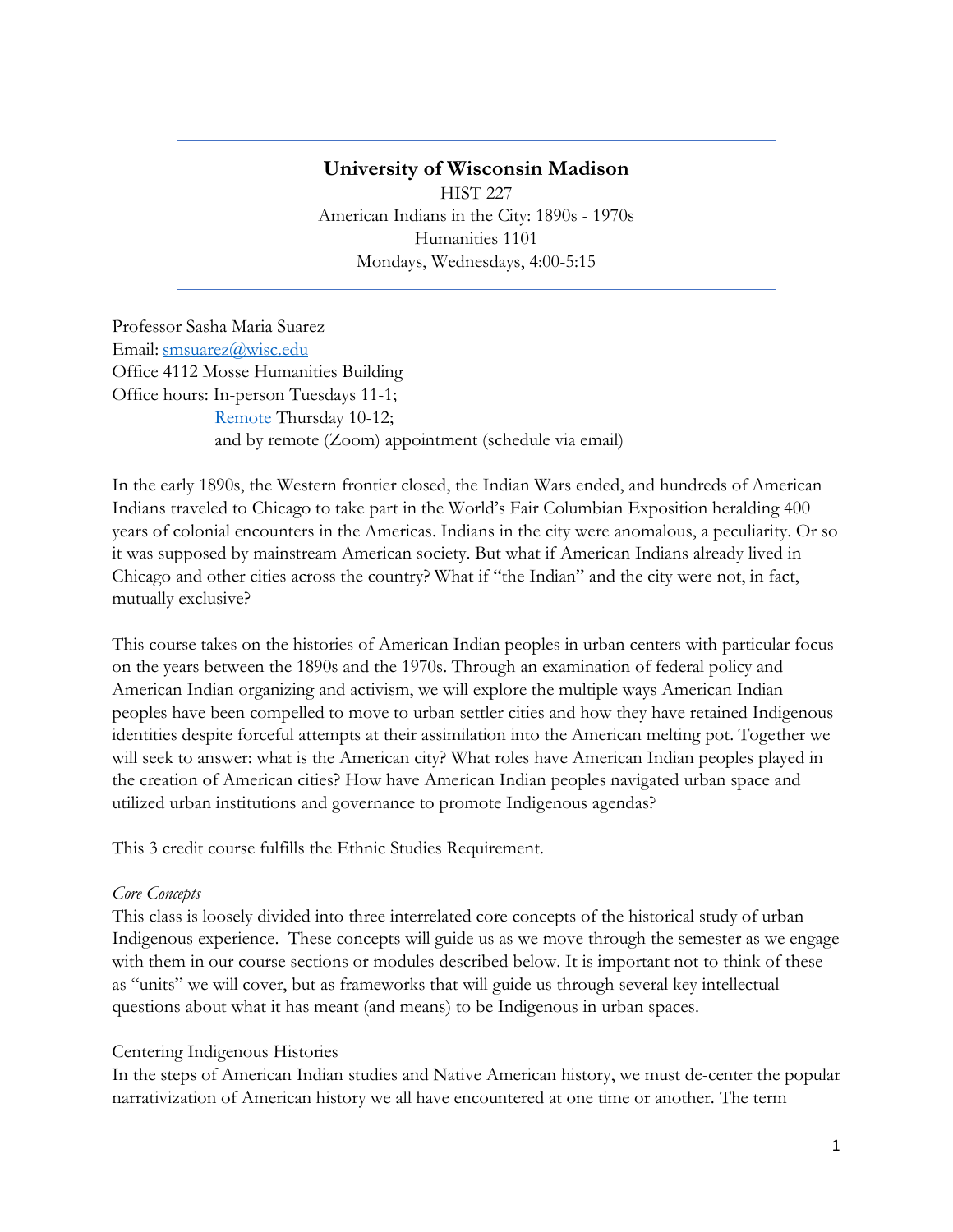"Indigenous cities" might seem like a bit of an anomaly given how we are taught to think about cities and urban spaces. Yet Indigenous peoples across the Americas built and lived in urban centers for centuries, some of which rivaled the size and population of European cities. "Indigenous cities" asks us to challenge how we are taught to think about Indigenous peoples and societies as nomadic, small units made up of "hunters and gatherers." By the end of the semester, you should aim to understand (1) the methods of American Indian historical study, (2) define sovereignty, (3) and explain how urban Indigeneity is not a new trend.

#### Indigenous Homelands, American Cities

While the first concept (above) mentions de-centering U.S. historical narratives of expansion, "conquest," and Indigenous primitivity, this concept asks us to really interrogate how American cities were constructed and how, through their development, the settler colonial nation that is the U.S. was able to write Indigenous peoples out of cities even if they still remained physically. This unit similarly seeks to prioritize Indigenous sovereignty and presence, but also tackles settler colonialism, discourse around expansion, manifest destiny, modernity, and civilization.

#### Rise of Red Power and Late 20<sup>th</sup> Century Activism

This concept by and far makes up the most popular element of studying urban Indigenous experience. While earlier centuries provide clear (if not complex) evidence of Indigenous resistance, the  $20<sup>th</sup>$  century – particularly the years after World War II – shows Indigenous activism in an era of tremendous social and political upheaval and change. Indigenous peoples in the  $20<sup>th</sup>$  century were compelled more than ever before to move to cities and to "assimilate" into American society. Out of such pressures, urban Indigenous communities developed clear political goals in defiance of settler expectations. This unit focuses particularly on Red Power, the American Indian Movement, various occupation movements, artistic renaissances, and cultural revivals.

#### **Learning Outcomes:**

This course is rooted in history and American Indian studies. We will approach all aspects of this course (readings, analyses, discussions, etc.) through a methodological approach that upholds Indigenous nations, perspectives, and historical experiences. Importantly, this course will ask you to challenge narratives of Indigeneity and Indigenous histories in North America. By the end of the semester you should be able to:

- Think about Indigenous history as both a topic of inquiry and a method that requires distinct approaches to questions about the past
- Articulate how and why American Indian peoples have so often been ideologically separated from urban American experiences
- Examine how American Indians have shaped their own experiences *and* American cities as they responded to foreign governments, US policies, and contemporaneous historical events
- Point to collaborative and coalitional community organizing urban American Indians have done with other racialized communities.

Since this course fulfills the Ethnic Studies Requirement, it will aim to fulfill the goals of ESR which are as follows: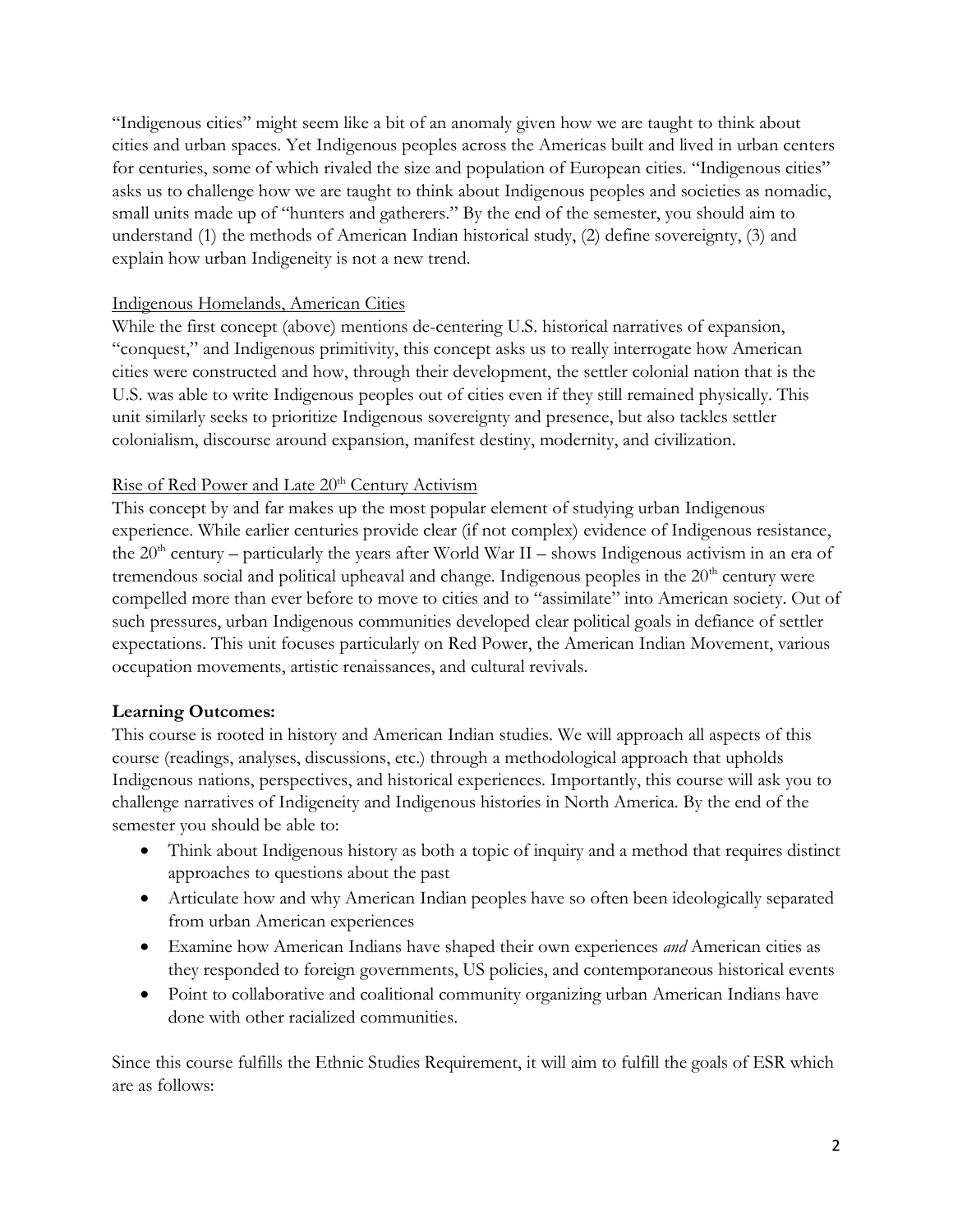- Articulate some of the effects the past has had on present day circumstances, perceptions of, and disparities in race in the U.S.
- Recognize and question cultural assumptions, rules, and biases, and knowledge claims as they relate to race and ethnicity
- Examine questions and make decisions with consideration for the cultural perspectives and worldviews of others

## **Expectations:**

This course meets for 1 hour and 15 minutes (75 minutes) two times a week. As per university credit-hour policy, you should expect to spend approximately 6 hours per week outside of class reading, writing, completing assignments, and preparing for discussions.

## **Office Hours:**

My office hours will be held in person once a week on Tuesdays from 11 am to 1 pm. Additional remote office hours will be held on Thursday from 10 to 12pm (noon). You may also ask to schedule a separate time to meet by emailing me (at least 36 hours in advance). By appointment meetings will be held via Zoom.

#### **Readings:**

Required Texts:

- Coll Thrush, *Native Seattle: Stories from the Crossing Over Place* second edition (Seattle: University of Washington Press 2017)
- Tommy Orange, *There There* (New York: Alfred A. Knopf, 2018)

#### Optional Texts:

*We will read extensively from this text, but it is available as an ebook through the library. Please see the course Canvas for a link.*

• John N. Low, *Imprints: The Pokagon Band of Potawatomi Indians and the City of Chicago* (East Lansing: Michigan State University Press, 2016)

Additional readings include excerpts from longer monographs, articles, essays, radio programs, videos, and websites. These readings are listed out in their entirety in the schedule section of this syllabus and are accessible on Canvas.

| Assignment                         | Points (out of 200) | <b>Percentage of Total Grade</b> |
|------------------------------------|---------------------|----------------------------------|
| Digital Journal                    | 30                  | 15%                              |
| <b>Cultural Production Reviews</b> | 20                  | 10%                              |
| Midterm                            | 20                  | 10%                              |
| American Indians in the City       | 60                  | 30%                              |
| <b>Blog Posts</b>                  |                     |                                  |
| Storytelling and Mapping           | 30                  | $15\%$                           |
| Indigenous Histories Project       |                     |                                  |

## **Grading**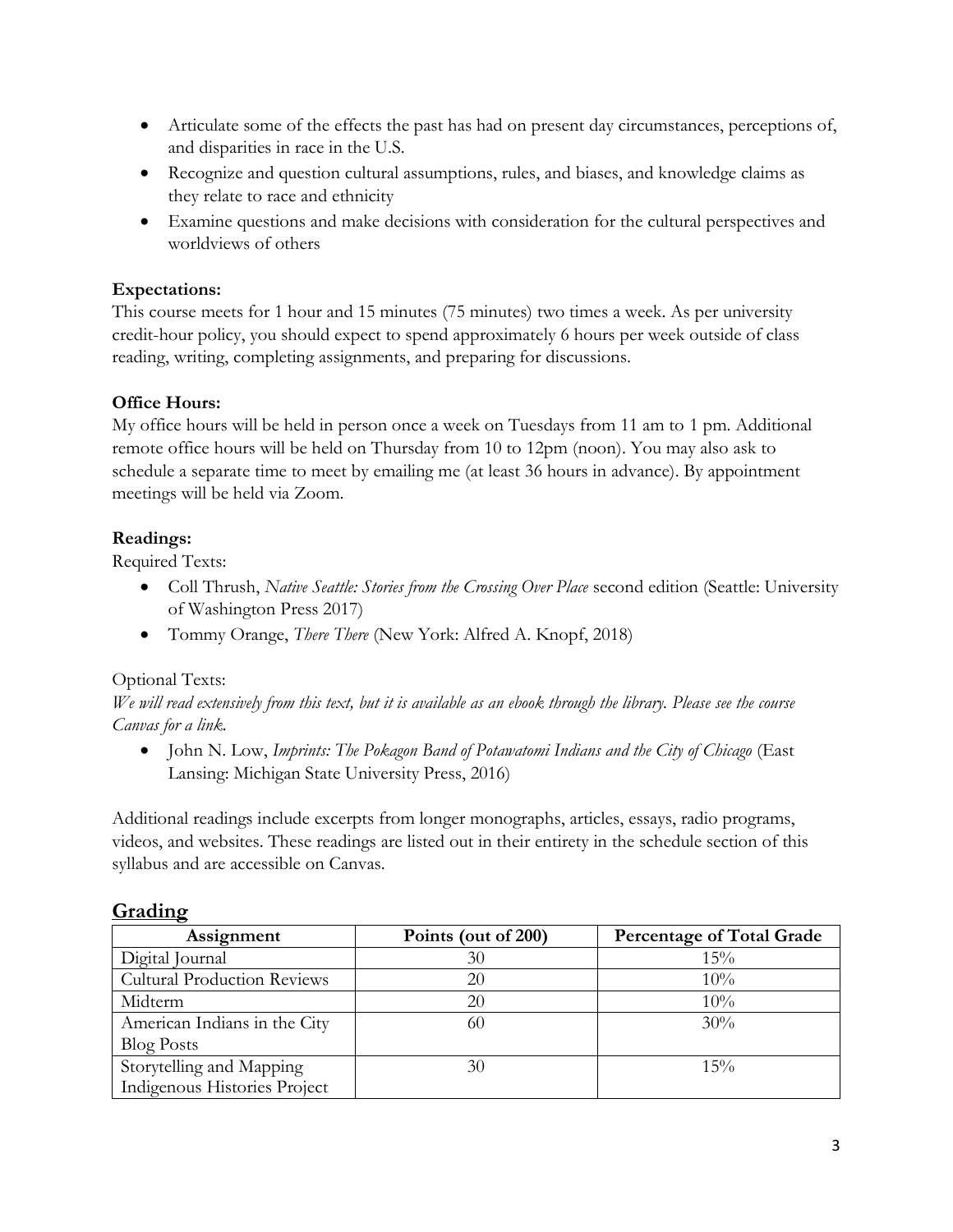|               | Participation        |             | 40 | 20% |
|---------------|----------------------|-------------|----|-----|
|               |                      |             |    |     |
|               | <b>Grading Scale</b> |             |    |     |
| $\mathbf{A}$  | 185-200              | $93-100%$   |    |     |
| AB            | 175-184              | 88-92%      |    |     |
| $\mathbf{B}$  | 165-174              | 83-87%      |    |     |
| BC            | 155-164              | 78-82%      |    |     |
| $\mathcal{C}$ | 140-154              | 70-77%      |    |     |
| $\mathbf D$   | 120-139              | $60 - 69\%$ |    |     |
| $\mathbf F$   | $0-119$              | $0 - 59\%$  |    |     |
|               |                      |             |    |     |

#### **Assignments**

*Digital Journal Assignments*: weekly or as assigned posts to Canvas that address prompts, readings, and/or personal research. There is no length requirement, but you should aim for at least 1 page single-spaced. Remember that journals are informal! I will not be grading these like essays. Instead I will be looking to see how you engage the question and/or content and that you are not merely summarizing readings. This assignment is meant to give you a space to get your thoughts together before class discussions.

*Cultural Production Reviews*: two 1-2 page reviews of non-academic material that has been created by an Indigenous person or peoples about urban Indigeneity. This can include artwork, podcasts, short stories, filmed theater, etc. You must be able to share the work in class so keep track of the url!

*Take-home Midterm*: this is not a multiple choice exam. You will be asked to write a brief (3-4 page double-spaced) essay on course content covered up to spring break. Since this is a take-home midterm, you will be asked to turn it in the first class period following spring break (March 21), though you will receive the prompt 1 week prior to spring break. For full details, please refer to the midterm handout which will be available on Canvas on March 7.

*Storytelling and Mapping Indigenous Histories Project:* following the midterm you will be assigned a twopart small project that asks you to consider how we tell stories about [urban] places through digital mapping and walking tours. You will be asked to examine and/or identify websites and apps and write in-depth personal assessments about how the creators have chosen to tell stories about place in a digital format. More information about this project will be forthcoming.

*American Indians in the City Blog Posts:* this is a semester-long research project that makes up 60% of your course grade. You will be asked to write two blog posts based upon original research you have conducted about a city and/or course-related topic, which will be pre-approved through a proposal process. Around the middle of the semester we will do check-ins and sign up for due dates (dates your post will be published on a course blog). You will be required to respond via comment to at least one blog post by two different class members. We will look more closely at this assignment later this semester.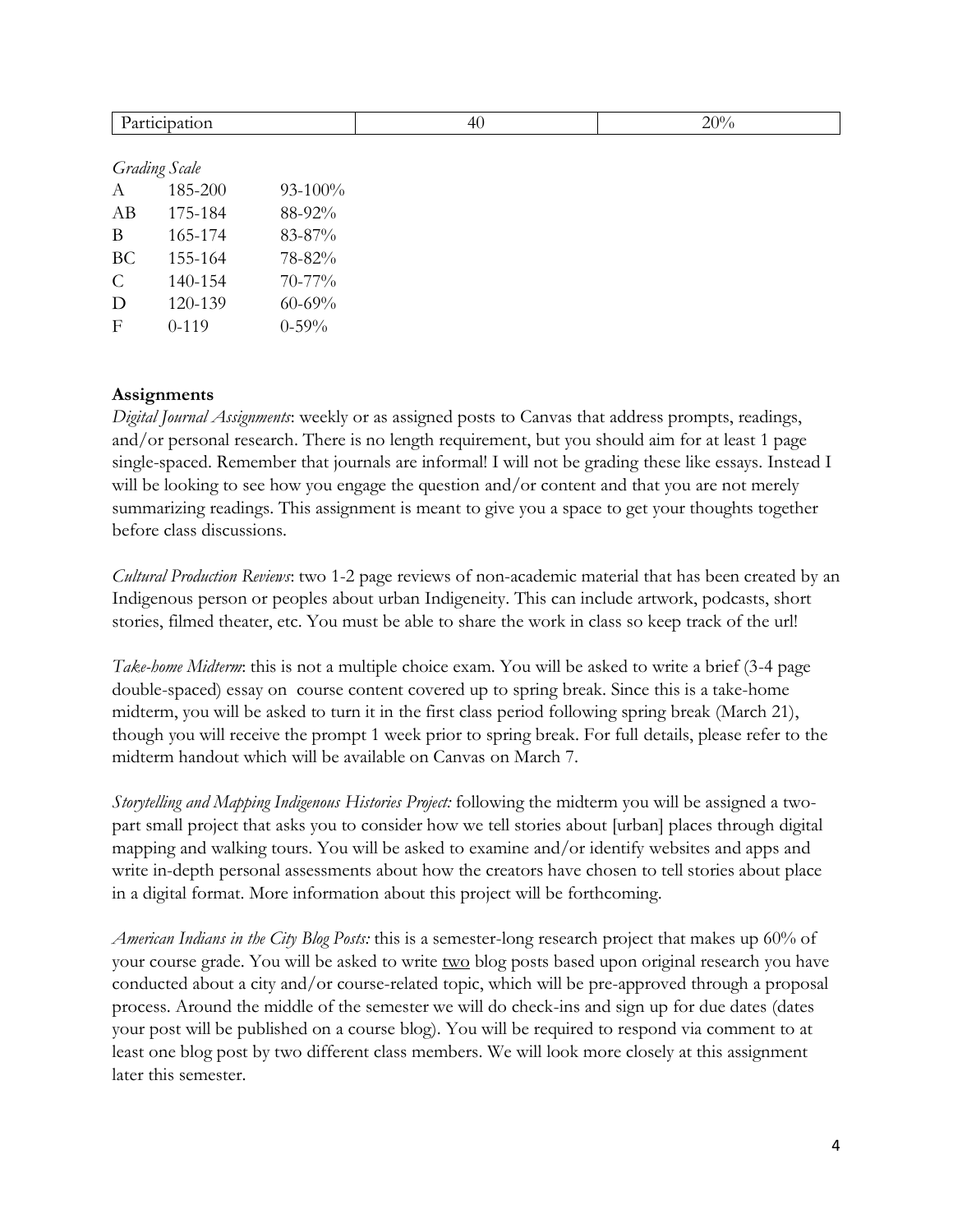#### *Participation*

You are required and expected to participate in class. The easiest way to do this is to come prepared for class discussions by completing readings and journal assignments. If I suspect that readings are not being completed, I reserve the right to hold pop quizzes and these will go toward your participation grade.

• Please note that while I will regularly take attendance, it is not a part of your grade. Per class policy regarding COVID-19, the flu, etc. (see below), if you are feeling under the weather and cannot attend class, you are required to notify me within a reasonable period of time to discuss how to make up in-class participation points.

*Extra Credit: There may be extra credit opportunities throughout the semester. These will only be able to boost your grade if you are on the cusp of the next grading increment. You will receive announcements about extra credit opportunities and information throughout the semester will be available on Canvas.*

#### **Honors:**

Honors Program students may take this course for Honors Optional credit. Students should [add](https://honors.ls.wisc.edu/add-or-drop-honors/) or drop the [Honors](https://honors.ls.wisc.edu/add-or-drop-honors/) Option by following the steps outlined on the Honors Program website. To earn Honors credit in this course, students will be required to meet with me to discuss potential projects and/or assignments in addition to course material listed in this syllabus.

#### **COVID-19:**

You can find the most up to date University COVID-19 policies [here.](https://covidresponse.wisc.edu/) At this website you can schedule an appointment to get vaccinated, and upload your vaccine record. [https://covidresponse.wisc.edu](https://covidresponse.wisc.edu/)

University policy mandates **that masks are required indoors at all times and masks must cover your nose and mouth.** Mask wearing is not negotiable and are absolutely required unless accommodations are needed and sent to me through the McBurney Center.

If you are feeling sick, even if you are vaccinated, **please stay home and consider taking a COVID-19 test.** When you are practicably able, please notify me and we will figure out an alternative route for participation grades—it is of absolute importance that you do not come to class if you are feeling ill.

#### **Classroom Policies**

This is an in-person class that meets for 75 minutes every Monday and Wednesday. Lectures will not be recorded. You are responsible for asking your classmates for notes if you need to miss class. Please remember that, while I will upload PowerPoints, I will not be providing my personal lecture notes and slides may contain little textual information. To access slides, go to the "PowerPoints" section of Canvas.

Canvas: Our course site will contain all of our external readings, assignment drop boxes, the digital journal, etc. Feedback will provided through Canvas's assignments function. You will be able to monitor your grade here as well. Please check Canvas before emailing about your grade.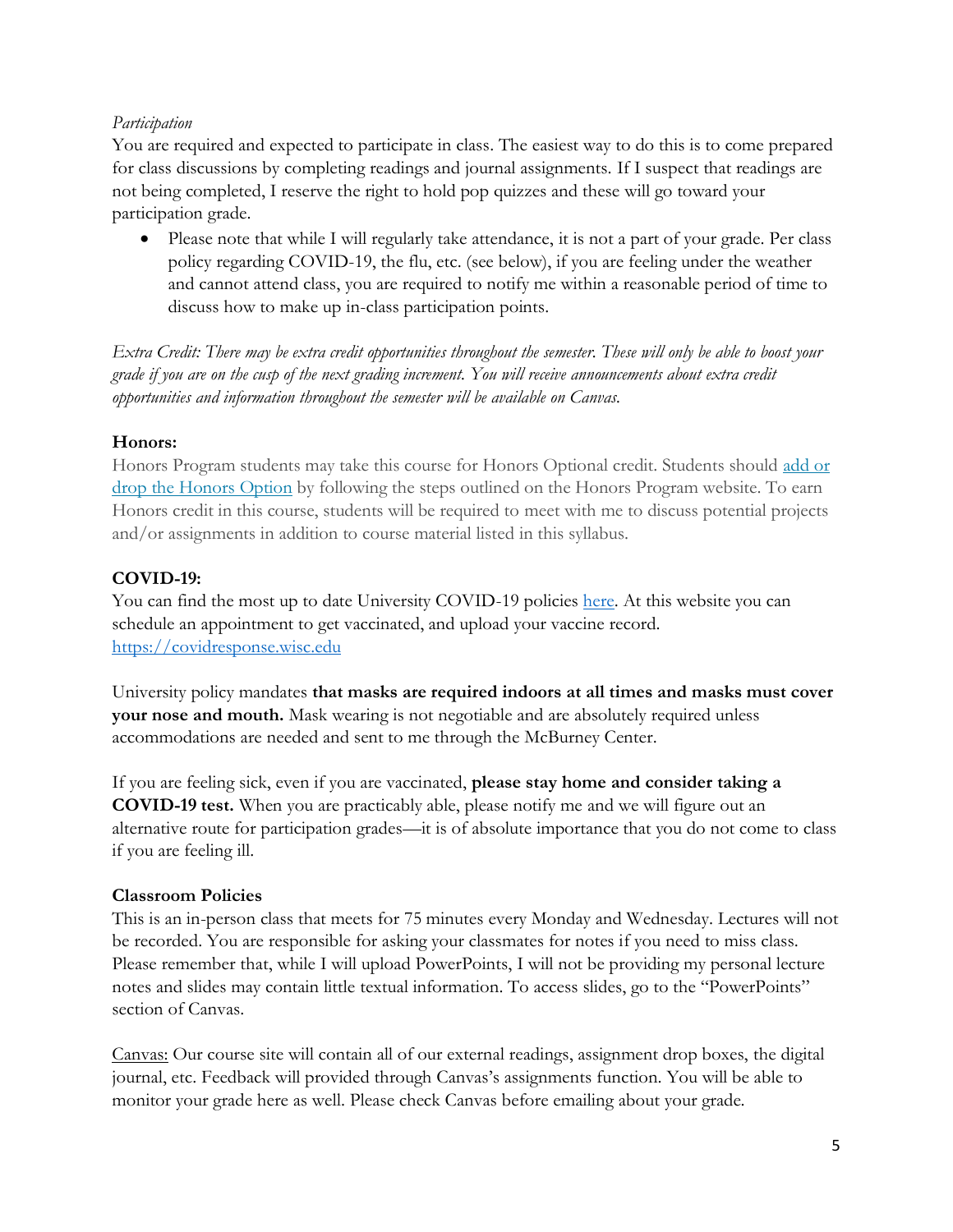*Late assignments:* each day an assignment is late, it will be reduced a third of a letter grade (for example: an A to an A-). If the assignment has not been turned in within a week, you will receive a 0. If you need an extension, please speak with me as soon as possible. Assignments that are late due to illness or other extenuating circumstances will be counted as submitted on time so long as we have discussed a possible timeline to completion.

*Course Content:* This course examines history from American Indian and Indigenous perspectives. It is important to remember that this history has real meaning and consequences to others in our classroom. As such, while we will have serious and analytical conversations throughout the course of the semester, it is important that each of us strive towards thoughtful language when discussing Indigenous peoples.

*Academic Honesty and Integrity*: All students are expected to abide by UW-Madison's policy for academic honesty and integrity. Plagiarism, cheating, and other forms of student misconduct can result in disciplinary action including but is not limited to failure on the assignment/course, disciplinary probation, or suspension. For more information, refer to [conduct.students.wisc.edu/misconduct/academic-integrity/](https://conduct.students.wisc.edu/misconduct/academic-integrity/) an[d conduct.students.wisc.edu/academic](https://conduct.students.wisc.edu/academic-misconduct/student-resources/)[misconduct/student-resources/.](https://conduct.students.wisc.edu/academic-misconduct/student-resources/)

*Sexual Harassment and Sexual Violence:* UW-Madison's policies prohibit sexual harassment and sexual violence [\(https://compliance.wisc.edu/wp-content/uploads/sites/102/2020/08/policy-](https://compliance.wisc.edu/wp-content/uploads/sites/102/2020/08/policy-8.17.20.pdf)[8.17.20.pdf\)](https://compliance.wisc.edu/wp-content/uploads/sites/102/2020/08/policy-8.17.20.pdf). Any incidents within the classroom will be taken seriously. Please note that under Title IX, I am required to report disclosure of sexual assault. Any such disclosure will remain private, but reports made to the Title IX office are not confidential. For more information on reporting policies, please refer to [https://compliance.wisc.edu/titleix/reporting-response-options/.](https://compliance.wisc.edu/titleix/reporting-response-options/)

*Harassment and Discrimination*: Absolutely no discrimination or harassment will be tolerated in the classroom. We will be addressing very difficult and sensitive topics and while some disagreement may happen, any personal attacks are strictly prohibited. As per policy at UW-Madison in compliance with that set by the Board of Regents for the University of Wisconsin system, any allegations may be submitted to the Office of Compliance [\(https://compliance.wisc.edu/eo](https://compliance.wisc.edu/eo-complaint/)[complaint/\)](https://compliance.wisc.edu/eo-complaint/).

#### *Diversity and Inclusion Statement:*

[Diversity](https://diversity.wisc.edu/) is a source of strength, creativity, and innovation for UW-Madison. We value the contributions of each person and respect the profound ways their identity, culture, background, experience, status, abilities, and opinion enrich the university community. We commit ourselves to the pursuit of excellence in teaching, research, outreach, and diversity as inextricably linked goals. The University of Wisconsin-Madison fulfills its public mission by creating a welcoming and inclusive community for people from every background – people who as students, faculty, and staff serve Wisconsin and the world.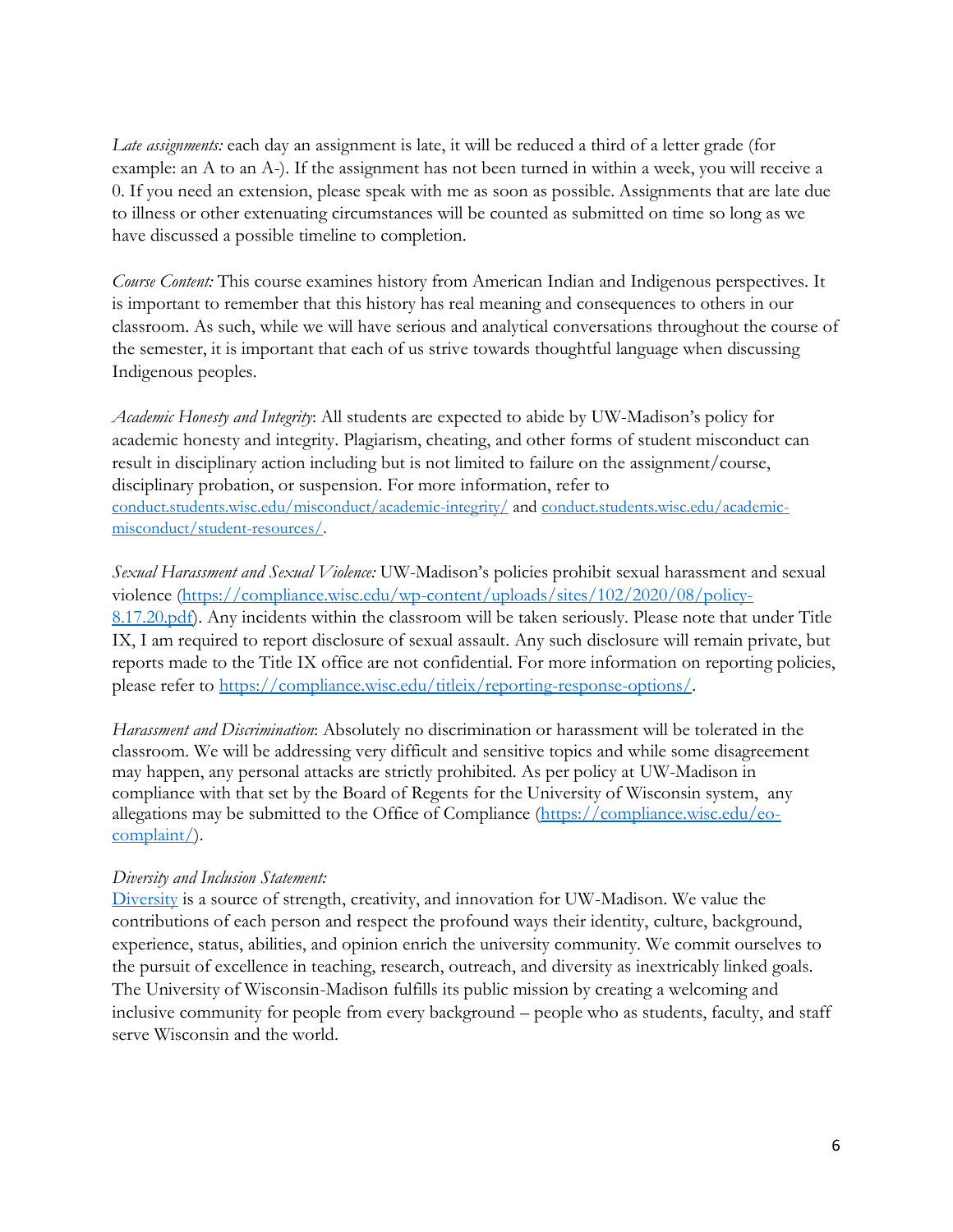#### **Resources:**

*University Health Services (UHS):* As a student you may experience a range of issues that can cause barriers to learning. These might include strained relationships, anxiety, high levels of stress, alcohol/drug problems, feeling down, or loss of motivation. University Health Services can help with these or other issues you may experience. Help is always available. The no-cost mental health services at UHS include individual, couple/partner, group counseling, campus-based programming, stress management, and psychiatry services. UHS offers crisis services, which are available 24/7. To use UHS crisis service's 24 hour line, you can call 608-265-5600 (option 9). To learn more or to schedule an appointment visit<https://www.uhs.wisc.edu/mental-health/> or call 608-265-5600 (option 2).

*Accommodations for Students with Disabilities McBurney Disability Resource Center syllabus statement*: "The University of Wisconsin-Madison supports the right of all enrolled students to a full and equal educational opportunity. The Americans with Disabilities Act (ADA), Wisconsin State Statute (36.12), and UW-Madison policy (Faculty Document 1071) require that students with disabilities be reasonably accommodated in instruction and campus life. Reasonable accommodations for students with disabilities is a shared faculty and student responsibility. Students are expected to inform faculty [me] of their need for instructional accommodations by the end of the third week of the semester, or as soon as possible after a disability has been incurred or recognized. Faculty [I], will work either directly with the student [you] or in coordination with the McBurney Center to identify and provide reasonable instructional accommodations. Disability information, including instructional accommodations as part of a student's educational record, is confidential and protected under FERPA." [mcburney.wisc.edu/instructor/](https://mcburney.wisc.edu/instructor/)

## *Writing Center:* <https://writing.wisc.edu/>

## *History Lab:* <https://history.wisc.edu/undergraduate-program/the-history-lab/>

The History Lab is a resource center for undergraduate students studying, researching, and writing about the past. It is staffed by experienced graduate students from the Department of History. Through individual tutoring, the Lab focuses on honing students' abilities to form topics, conduct research, develop arguments and thesis statements, cite evidence, and write effectively. The lab is equipped to support challenges faced by English-language learners.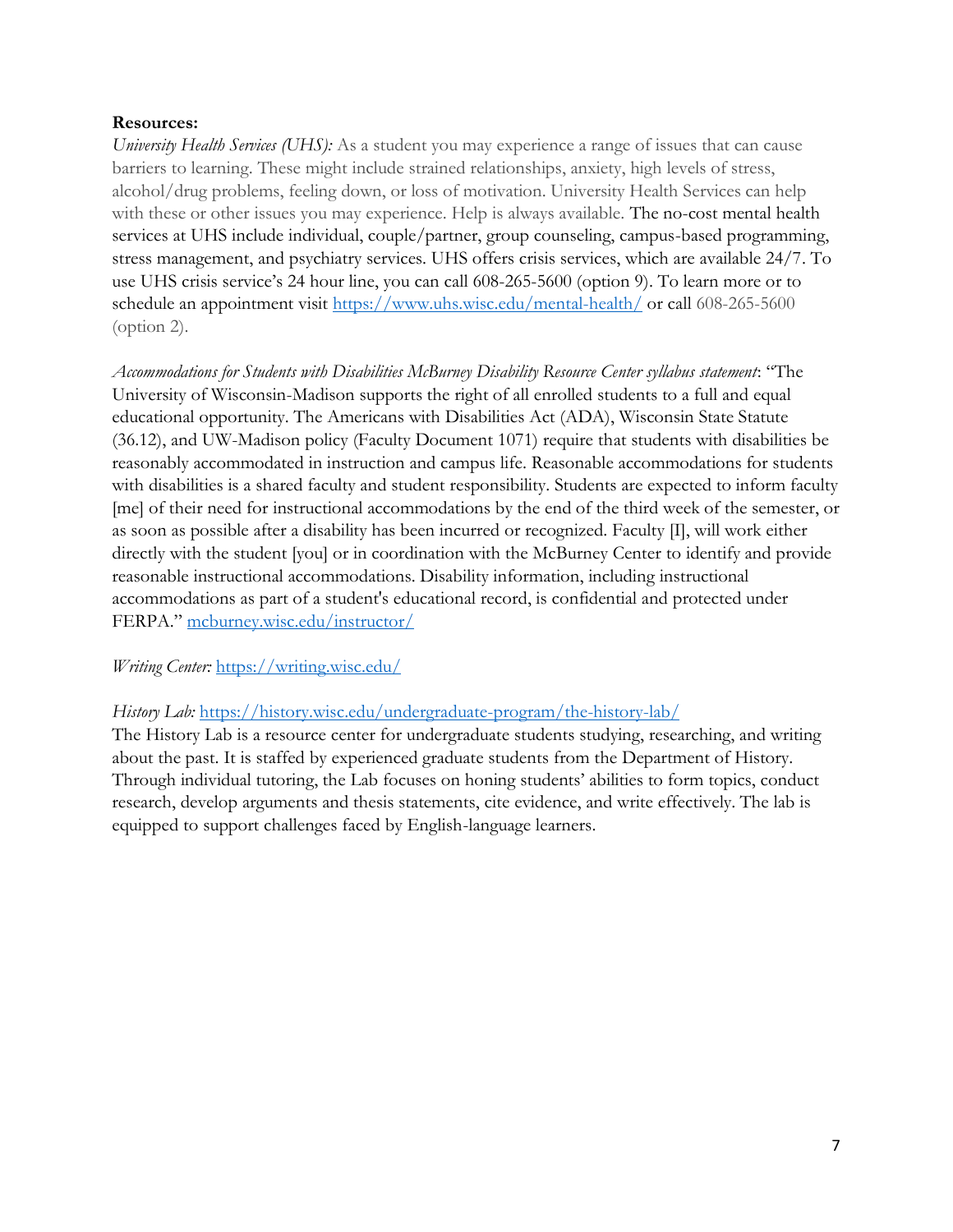# **Course Schedule**

This schedule includes readings, assignment due dates, exam dates, and approximations of weekly lecture topis and/or themes. Please be aware that this schedule is subject to change and I reserve the right to alter any content below with advance notice.

## **Centering Indigenous Histories**

| Week 1                 |               |                 |
|------------------------|---------------|-----------------|
| January 26 $(01/26)$ : | Readings due: | Assignment due: |
| First day of class     | None          | None            |
| Introductions          |               |                 |
| Syllabus review        |               |                 |
| Informal discussion:   |               |                 |
| who's land are we on?  |               |                 |

| Week 2: American Indian Studies Methods and Frameworks |  |  |  |
|--------------------------------------------------------|--|--|--|
|                                                        |  |  |  |

| January 31 (01/31): | Readings due:                                                                                                                                                                                                                                                               |                          |
|---------------------|-----------------------------------------------------------------------------------------------------------------------------------------------------------------------------------------------------------------------------------------------------------------------------|--------------------------|
|                     | Evelyn Peters and<br>Chris Andersen,<br>"Introduction," in<br>Indigenous in the City pp.<br>$1-9$ (PDF)<br>Kent Blansett, et. al,<br>"Introduction," Indian<br>Cities: Histories of<br>Indigenous Urbanism pp.<br>1-14 (PDF) (read to<br>the end of the first<br>paragraph) |                          |
| February 02 (02/02) | Readings due:                                                                                                                                                                                                                                                               | Assignment due:          |
|                     | Kendra Greendeer,<br>"The Land<br><b>Remembers Native</b><br>Histories," Edge Effects,<br>Nov. 21 2019                                                                                                                                                                      | first journal assignment |
|                     | Katrina Phillips, "Why<br>٠<br><b>Indigenous Place</b><br>Names Matter," BELT<br>Magazine<br>Alyssa Mt. Pleasant<br>and Stephen<br>Kantrowitz,<br>"Campuses,<br>Colonialism, and Land<br>Grabs before Morrill,"                                                             |                          |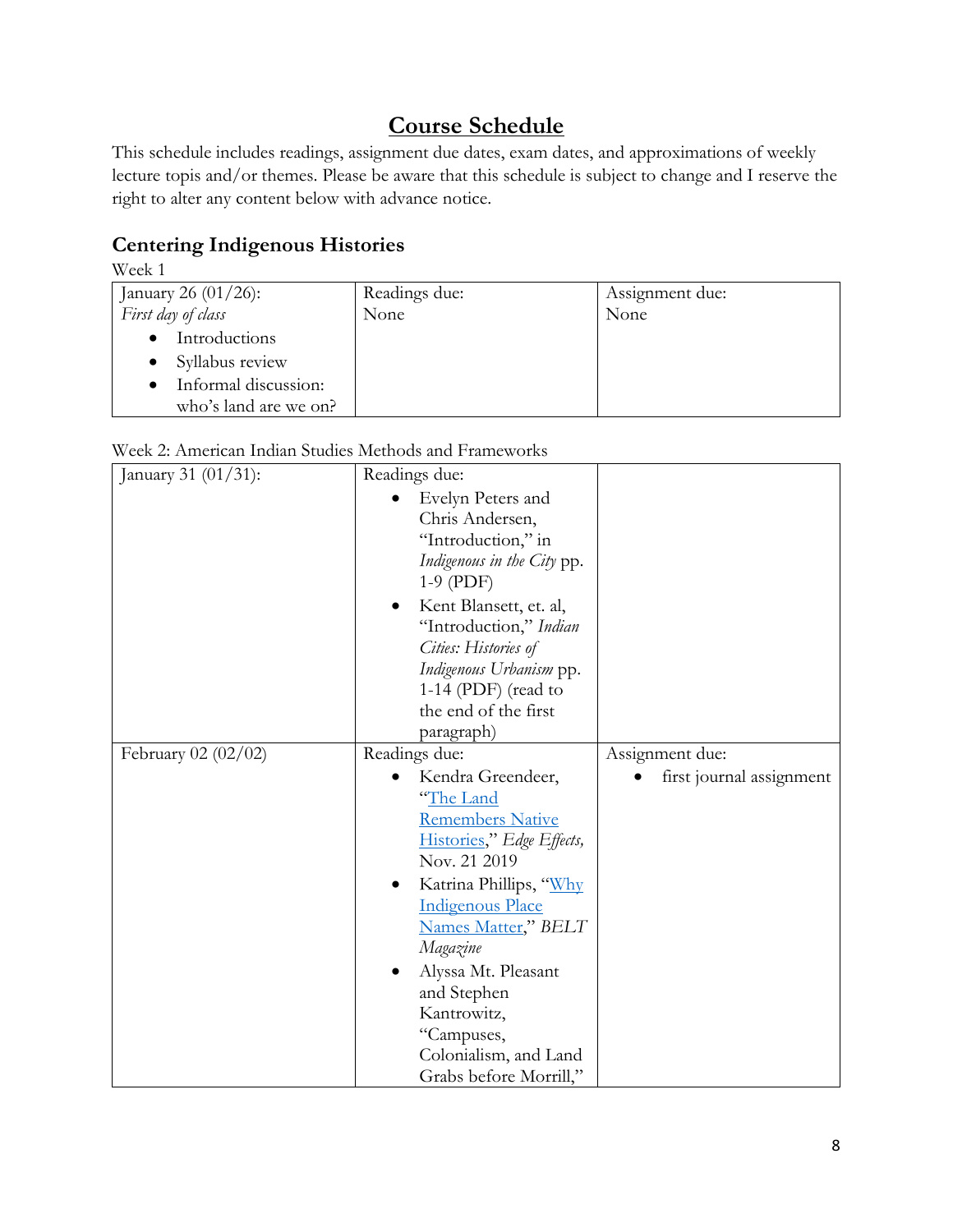| $\sqrt{2}$<br>N.<br>$1 \times 110$<br>$\mathbf{U} \cdot \mathbf{I}$<br>2021<br>$\sim$ | (Spring<br>ິ<br>151-156. |
|---------------------------------------------------------------------------------------|--------------------------|
|---------------------------------------------------------------------------------------|--------------------------|

Week 3: Sovereignty and De-Centering Settler Colonialism

| February 07 (02/07) | Readings due:               |  |
|---------------------|-----------------------------|--|
|                     | John N. Low,                |  |
|                     | "Chapter 1: The             |  |
|                     | Potawatomi as               |  |
|                     | Chicago's Early Urban       |  |
|                     | Indians," in Imprints:      |  |
|                     | The Pokagon Band of         |  |
|                     | Potawatomi Indians and      |  |
|                     | the City of Chicago, pp. 1- |  |
|                     | 36                          |  |
| February 09 (02/09) | Readings due:               |  |
|                     | John N. Low,                |  |
|                     | "Chapter 3: Claims          |  |
|                     | Making to the Chicago       |  |
|                     | Lakefront," in Imprints:    |  |
|                     | The Pokagon Band of         |  |
|                     | Potawatomi Indians and      |  |
|                     | the City of Chicago, pp.    |  |
|                     | 67-94                       |  |

# **Indigenous homelands, American Cities**

Week 4: "Settling" the American City: Urban Space as Colonial Tool

| February 14 $(02/14)$ | Readings due (recommended   |                     |
|-----------------------|-----------------------------|---------------------|
|                       | in italics):                |                     |
|                       | Coll Thrush, Native         |                     |
|                       | Seattle: Histories from the |                     |
|                       | Crossing-Over Place, pp.    |                     |
|                       | VII-XXXV                    |                     |
|                       | Coll Thrush, Chapters       |                     |
|                       | 1 and 2, Native Seattle:    |                     |
|                       | Histories from the          |                     |
|                       | Crossing-Over Place, pp.    |                     |
|                       | $3 - 39$                    |                     |
| February 16 $(02/16)$ | Readings due:               | Assignment due:     |
|                       | Coll Thrush, Chapters       | American Indians in |
|                       | 3 and 4, Native Seattle:    | the City blog post  |
|                       | Histories from the          | proposal            |
|                       | Crossing-Over Place, pp.    |                     |
|                       | 40-78                       |                     |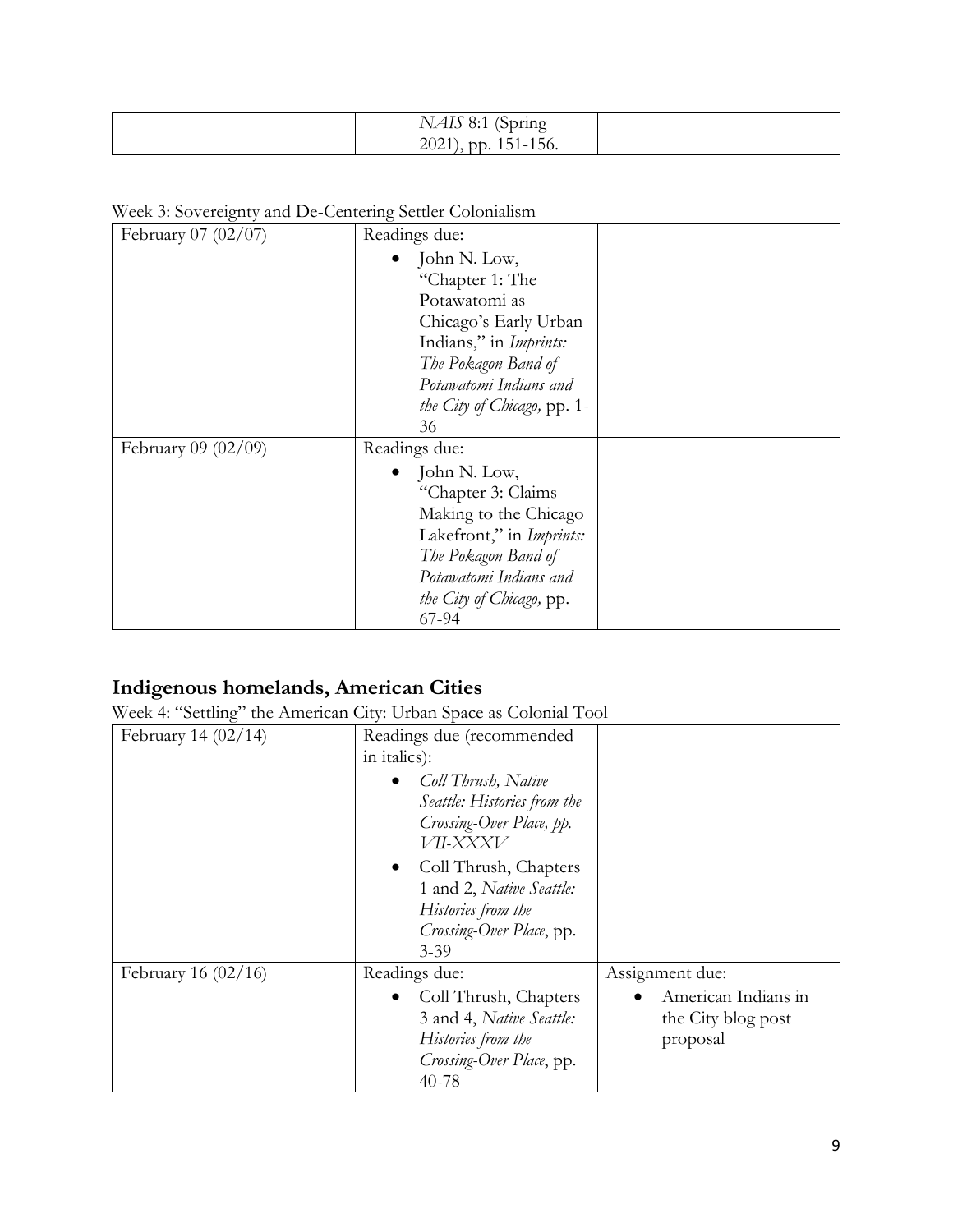| February 21 (02/21):  | Readings due:            |  |
|-----------------------|--------------------------|--|
|                       | • Coll Thrush, Chapter   |  |
|                       | 5, Native Seattle:       |  |
|                       | Histories from the       |  |
|                       | Crossing-Over Place, pp. |  |
|                       | 79-104                   |  |
| February 23 $(02/23)$ | Readings due:            |  |
|                       | • Coll Thrush, Chapter   |  |
|                       | 6, Native Seattle:       |  |
|                       | Histories from the       |  |
|                       | Crossing-Over Place, pp. |  |
|                       | 105-125                  |  |

Week 5: Urban Indians and the Progressive Era

Week 6: Living in Another's Homeland + Relocation Part 1

| February 28 $(02/28)$ | Readings due:             |  |
|-----------------------|---------------------------|--|
|                       | • Coll Thrush, Chapters   |  |
|                       | 7 and 8, Native Seattle:  |  |
|                       | Histories from the        |  |
|                       | Crossing-Over Place, pp.  |  |
|                       | 126-161                   |  |
| March $02(03/02)$     | Readings due:             |  |
|                       | • Coll Thrush, Chapters   |  |
|                       | 9 and 10, Native Seattle: |  |
|                       | Histories from the        |  |
|                       | Crossing-Over Place, pp.  |  |
|                       | 162-207                   |  |

Week 7: Relocation Part 2 + In-class viewing of *The Exiles*

| March 07 (03/07) | Readings due: you will be         | Assignment due:             |
|------------------|-----------------------------------|-----------------------------|
|                  | randomly assigned to read one     | <b>Cultural Productions</b> |
|                  | of the following chapters from    | #1                          |
|                  | Nicholas Rosenthal's              |                             |
|                  | Reimagining Indian Country:       |                             |
|                  | Native American Migration and     |                             |
|                  | Identity in Twentieth-Century Los |                             |
|                  | Angeles:                          |                             |
|                  | "Chapter 1. Settling"             |                             |
|                  | into the City: American           |                             |
|                  | Indian Migration and              |                             |
|                  | Urbanization, 1900-               |                             |
|                  | $1945$ ," pp. 11-30               |                             |
|                  | "Chapter 2. Settling              |                             |
|                  | into the City: American           |                             |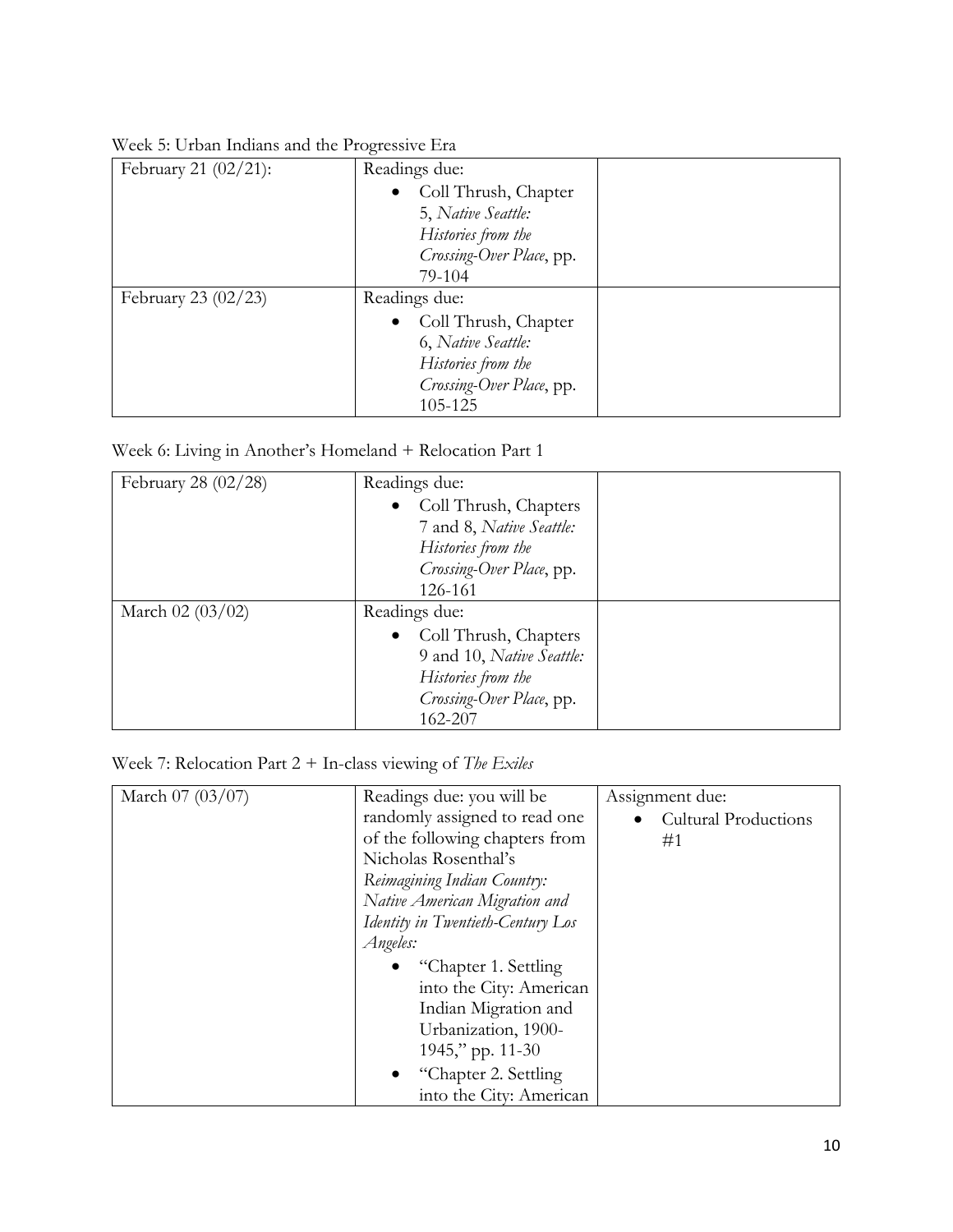|                   | Indian Migration and          |                       |
|-------------------|-------------------------------|-----------------------|
|                   | Urbanization, 1900-           |                       |
|                   | 1945," pp. 31-74              |                       |
|                   | • "Chapter 3: From            |                       |
|                   | Americanization to            |                       |
|                   | Self-Determination:           |                       |
|                   | The Federal Urban             |                       |
|                   | Relocation Program,"          |                       |
|                   | pp. 75-102                    |                       |
| March 02 (03/09): | Readings due:                 | Assignment due:       |
|                   | No required readings          | Mid-semester          |
|                   | Recommended: Max<br>$\bullet$ | evaluation            |
|                   | Nesterak, "Uprooted:          | Sign-ups for American |
|                   | The 1950s Plan to             | Indians in the City   |
|                   | Erase Indian Country,"        | blog post due dates   |
|                   | <b>MPR News</b>               | and check-ins         |

Week 8 03/14-17: Spring Break (NO CLASS)

## **Rise of Red Power and Late 20th Century Activism**

Week 9: Activism in California + In-Class Viewing of *Beyond Recognition*

| March 21 (03/21) | Readings due:            | Assignment due:   |
|------------------|--------------------------|-------------------|
|                  | Kurt M. Peters,          | Take-home midterm |
|                  | "Continuining Identity:  |                   |
|                  | Laguna Pueblo            |                   |
|                  | Railroaders in           |                   |
|                  | Richmond, California,"   |                   |
|                  | American Indian Culture  |                   |
|                  | and Research Journal No. |                   |
|                  | 4 (1998), pp. 187-198    |                   |
| March 23 (03/23) | Readings due:            |                   |
|                  | • Vine Deloria Jr., "A   |                   |
|                  | Redefinition of Indian   |                   |
|                  | Affairs," Custer Died    |                   |
|                  | For Your Sins, pp. 243-  |                   |
|                  | 267                      |                   |

## Week 10: The Occupation of Alcatraz

| March 28 (03/28) | Readings due:           |  |
|------------------|-------------------------|--|
|                  | "Richard Oakes"         |  |
|                  | delivering the Alcatraz |  |
|                  | Proclamation," The      |  |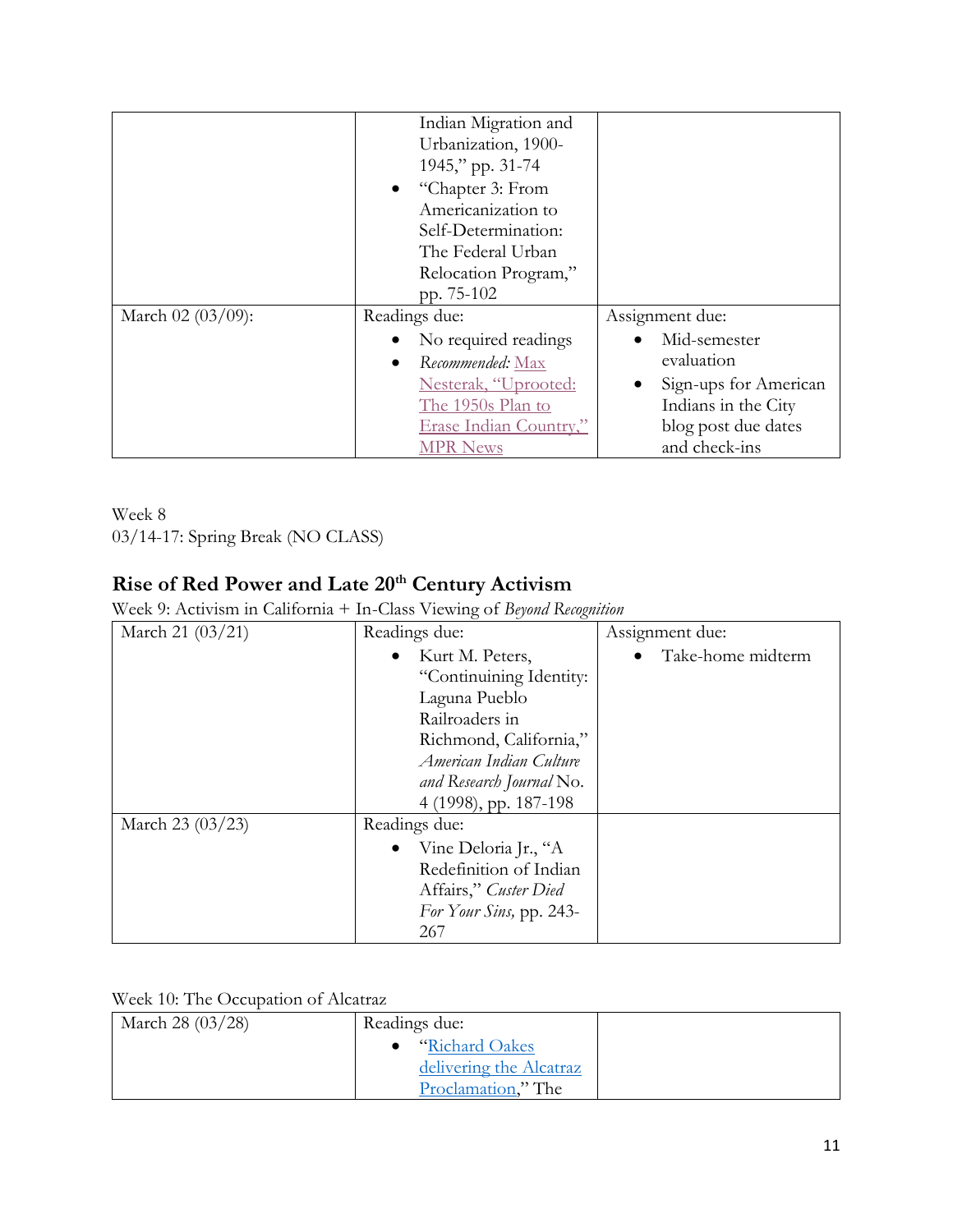|                  | Education Archive (7<br>mn)<br>Radio Free Alcatraz,<br>$\bullet$<br>"December 30 1969"<br>• Additional primary<br>source readings TBD |  |
|------------------|---------------------------------------------------------------------------------------------------------------------------------------|--|
| March 30 (03/30) | Readings due:<br>Tommy Orange, There<br><i>There</i> , pp. 1-61                                                                       |  |

## Week 11: Pacific Northwest Fish-Ins and Other Occupations

| April 04 $(04/04)$ | Readings due:              |  |
|--------------------|----------------------------|--|
|                    | Tommy Orange, There        |  |
|                    | <i>There</i> , pp. 62-117  |  |
| April 06 $(04/06)$ | Readings due:              |  |
|                    | Tommy Orange, There        |  |
|                    | <i>There</i> , pp. 118-170 |  |

## Week 12: Minneapolis and the American Indian Movement

| April 11 $(04/11)$ | Readings due:              |                     |
|--------------------|----------------------------|---------------------|
|                    | • Tommy Orange, There      |                     |
|                    | <i>There</i> , pp. 171-225 |                     |
| April 13 $(04/13)$ | Readings due:              | Assignment due:     |
|                    | • Tommy Orange, There      | Cultural Production |
|                    | There, pp. 226-298         | #2                  |

## Week 13: Urban Indigenous Education

| April 18 (04/18) | Readings due:                                                                                                                                                          |  |
|------------------|------------------------------------------------------------------------------------------------------------------------------------------------------------------------|--|
|                  | • Susan Applegate<br>Krouse, "What Came<br>of the Takeovers:<br>Women's Activism and<br>the Indian Community<br>School of Milwaukee,"<br>$AIQ$ 27:3/4, pp. 533-<br>547 |  |
| April 20 (04/20) | Readings due:<br>Watch: "Heart of the<br>Earth Survival<br>School," Wyld Ryce,<br>TPT, April 1980, 20<br>mns (PLEASE NOTE:<br>this video includes                      |  |